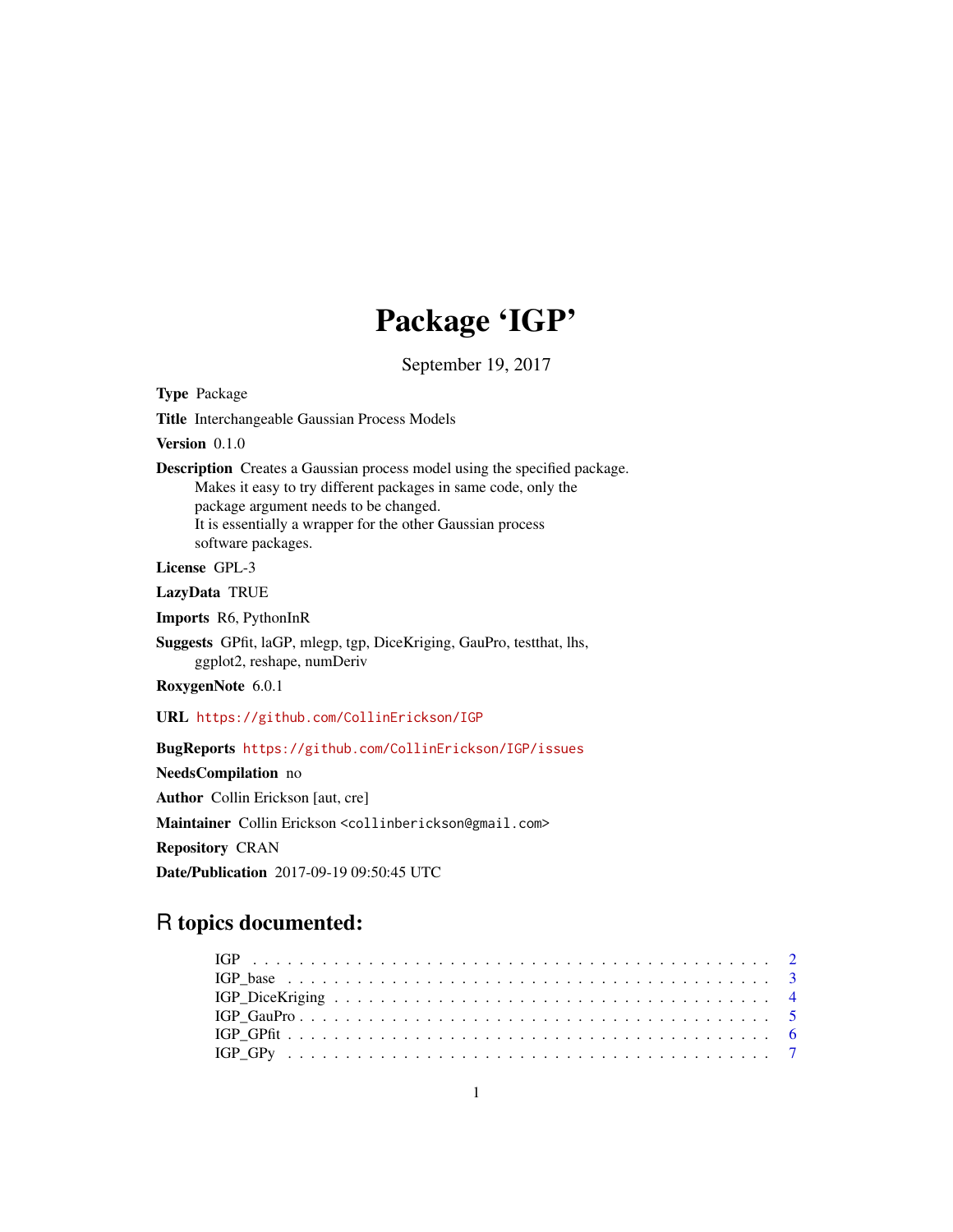<span id="page-1-0"></span>

#### **Index** [15](#page-14-0)

IGP *IGP general function*

# Description

IGP general function

# Usage

 $IGP(X = NULL, Z = NULL, package = NULL, ...)$ 

# Arguments

|         | Design matrix                                   |
|---------|-------------------------------------------------|
| 7       | Response matrix or vector                       |
| package | Package to use                                  |
|         | Arguments passed on to IGP_ <package></package> |

# Value

IGP model

# Examples

```
x \leftarrow \text{seq}(0, 1, 1=10)y <- abs(sin(2*pi*x))
IGP(x,y,'DiceKriging')
```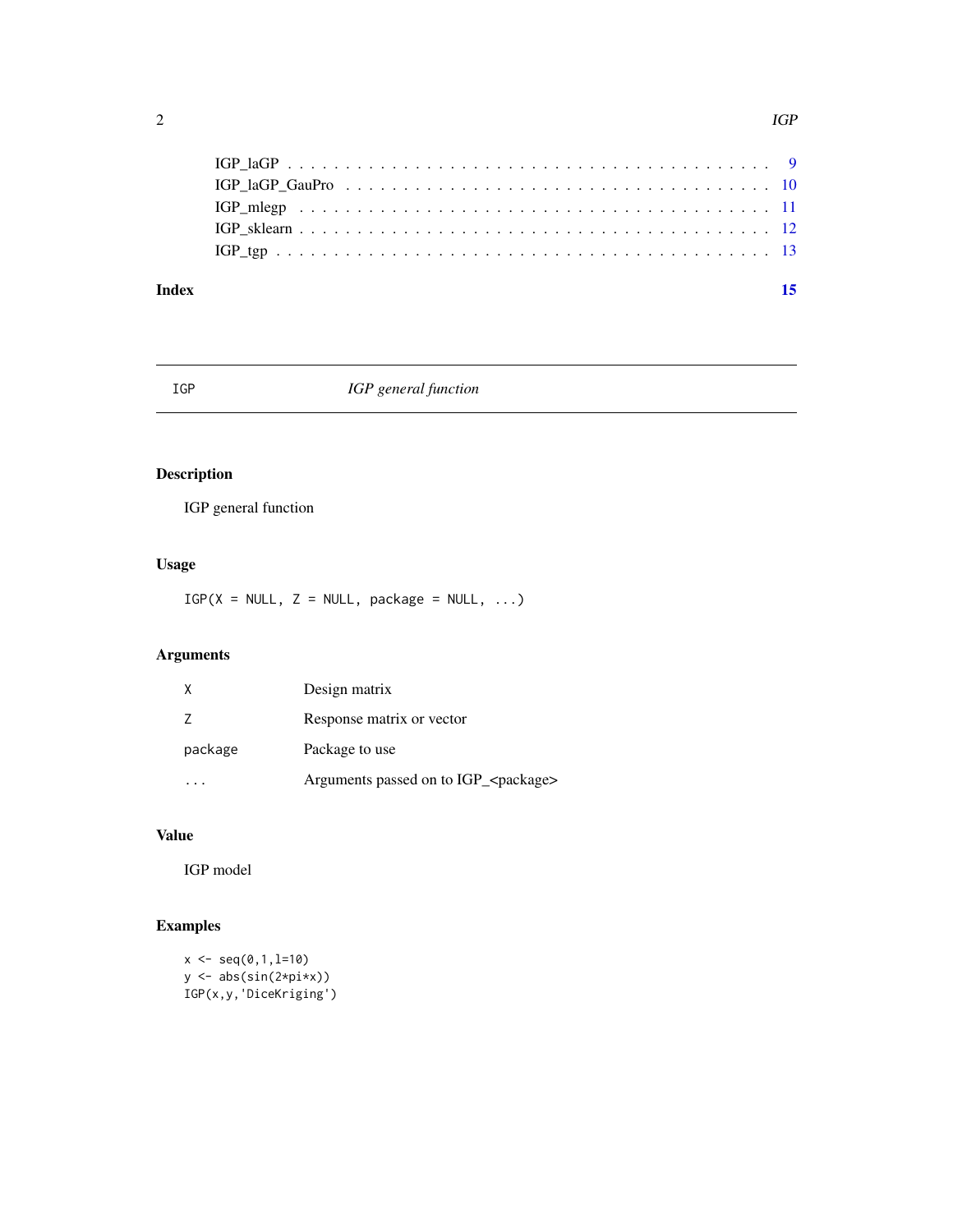<span id="page-2-0"></span>

# Description

UGP Class providing object with methods for fitting a GP model

#### Usage

IGP\_base

# Format

[R6Class](#page-0-0) object.

#### Value

Object of [R6Class](#page-0-0) with methods for fitting GP model.

#### Fields

- X Design matrix
- Z Responses
- N Number of data points
- D Dimension of data

#### Methods

Documentation For full documentation of each method go to https://github.com/CollinErickson/UGP/

- new(X=NULL, Z=NULL, package=NULL, corr="gauss", estimate.nugget=T, nugget0=F, ...) This method is used to create object of this class with X and Z as the data. The package tells it which package to fit the GP model.
- Xall=NULL, Zall=NULL, Xnew=NULL, Znew=NULL, ... This method updates the model, adding new data if given, then running optimization again.

# Examples

```
n < -40d \leq -2n2 <- 20
f1 <- function(x) {\sin(2 \times \pi) \times [1]} + \sin(2 \times \pi) \times [2])}
X1 <- matrix(runif(n*d),n,d)
Z1 \leq - apply(X1,1,f1) + rnorm(n, 0, 1e-3)
X2 <- matrix(runif(n2*d),n2,d)
Z2 \le - apply(X2,1,f1)
XX1 <- matrix(runif(10), 5, 2)
ZZ1 <- apply(XX1, 1, f1)
```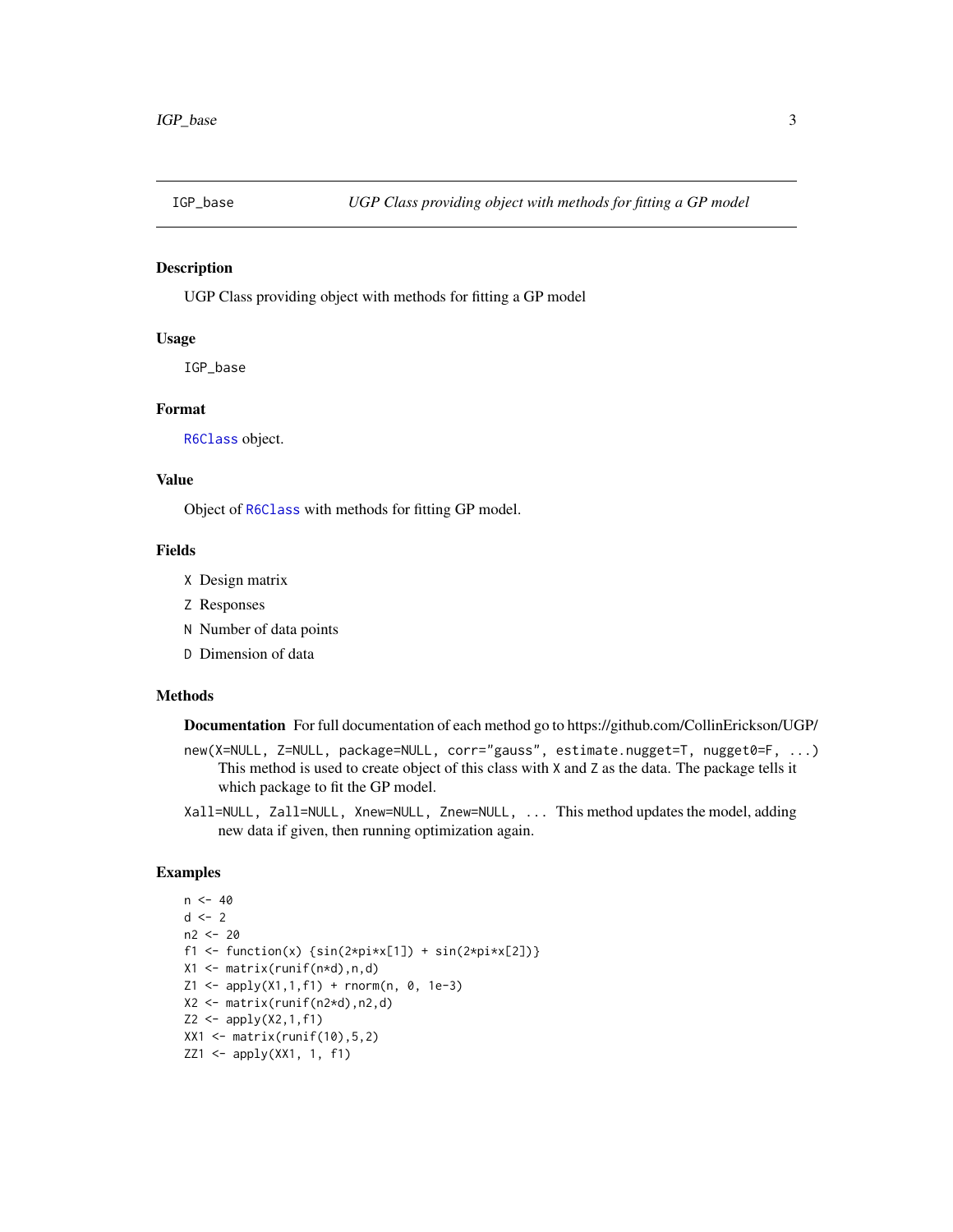# <span id="page-3-0"></span>4 IGP\_DiceKriging

```
u <- IGP(package='laGP',X=X1,Z=Z1, corr="gauss")
cbind(u$predict(XX1), ZZ1)
u$predict.se(XX1)
u$update(Xnew=X2,Znew=Z2)
u$predict(XX1)
u$delete()
```
IGP\_DiceKriging *IGP R6 object for fitting DiceKriging model*

#### Description

Class providing object with methods for fitting a GP model

#### Usage

IGP\_DiceKriging

# Format

[R6Class](#page-0-0) object.

# Value

Object of [R6Class](#page-0-0) with methods for fitting GP model.

# Fields

- X Design matrix
- Z Responses
- N Number of data points
- D Dimension of data

#### Methods

Documentation For full documentation of each method go to https://github.com/CollinErickson/IGP/

new(X=NULL, Z=NULL, package=NULL, estimate.nugget=T, nugget0=F, ...) This method is used to create object of this class with X and Z as the data. The package tells it which package to fit the GP model.

update(Xall=NULL, Zall=NULL, Xnew=NULL, Znew=NULL, ...) This method updates the model, adding new data if given, then running optimization again.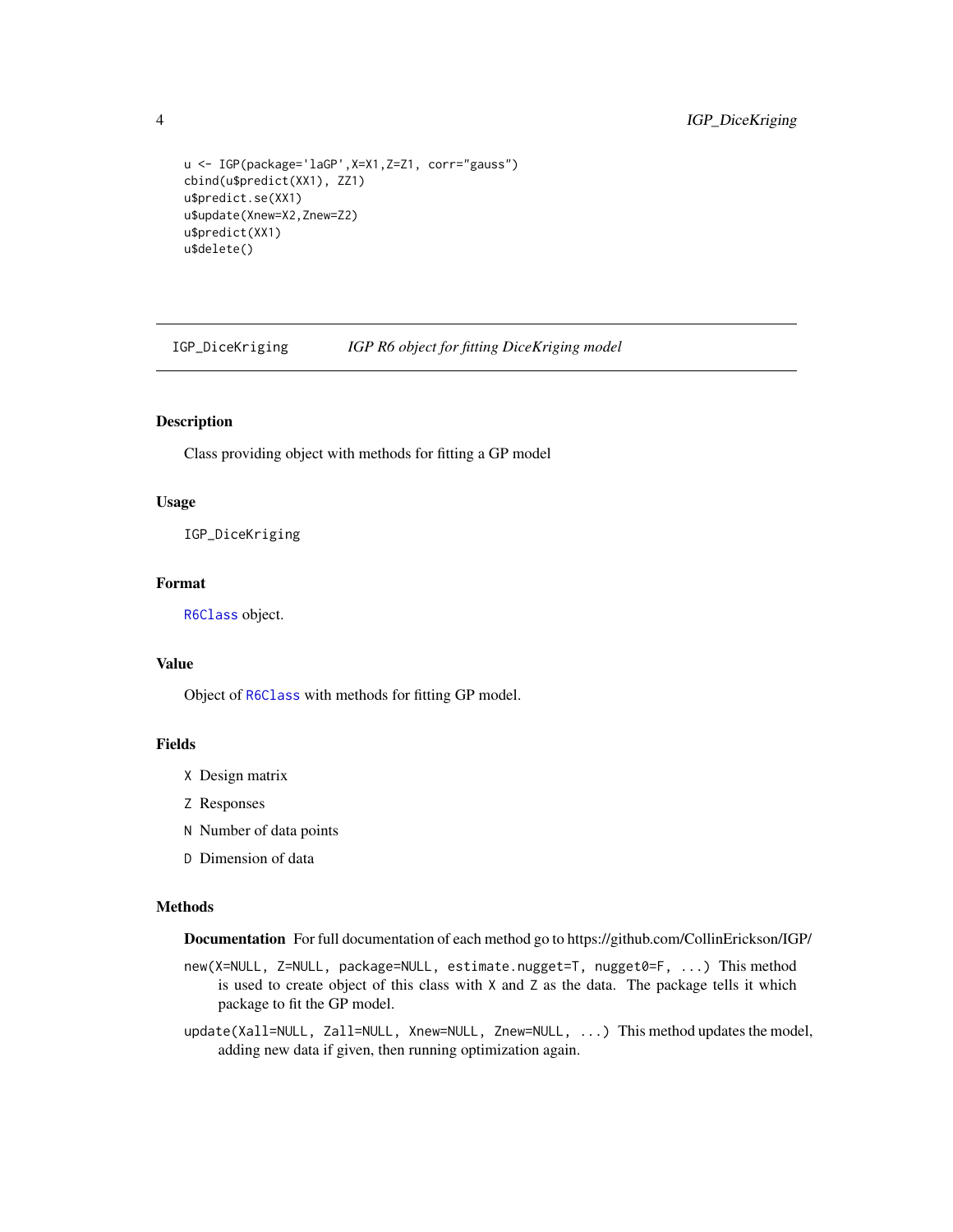# <span id="page-4-0"></span>IGP\_GauPro 5

# Examples

```
n < -40d \leq -2n2 <- 20
f1 <- function(x) {\sin(2 \times \pi) \times \sin(2 \times \pi) + \sin(2 \times \pi) \times \cos(2)}
X1 <- matrix(runif(n*d),n,d)
Z1 \leq - apply(X1,1,f1) + rnorm(n, 0, 1e-3)
X2 <- matrix(runif(n2*d),n2,d)
Z2 \leftarrow apply(X2, 1, f1)XX1 <- matrix(runif(10),5,2)
ZZ1 <- apply(XX1, 1, f1)
u <- IGP_DiceKriging$new(X=X1,Z=Z1)
cbind(u$predict(XX1), ZZ1)
u$predict.se(XX1)
u$update(Xnew=X2,Znew=Z2)
u$predict(XX1)
u$delete()
```
IGP\_GauPro *IGP R6 object for fitting GauPro model*

### Description

Class providing object with methods for fitting a GP model

# Usage

IGP\_GauPro

# Format

[R6Class](#page-0-0) object.

# Value

Object of [R6Class](#page-0-0) with methods for fitting GP model.

#### Fields

- X Design matrix
- Z Responses
- N Number of data points
- D Dimension of data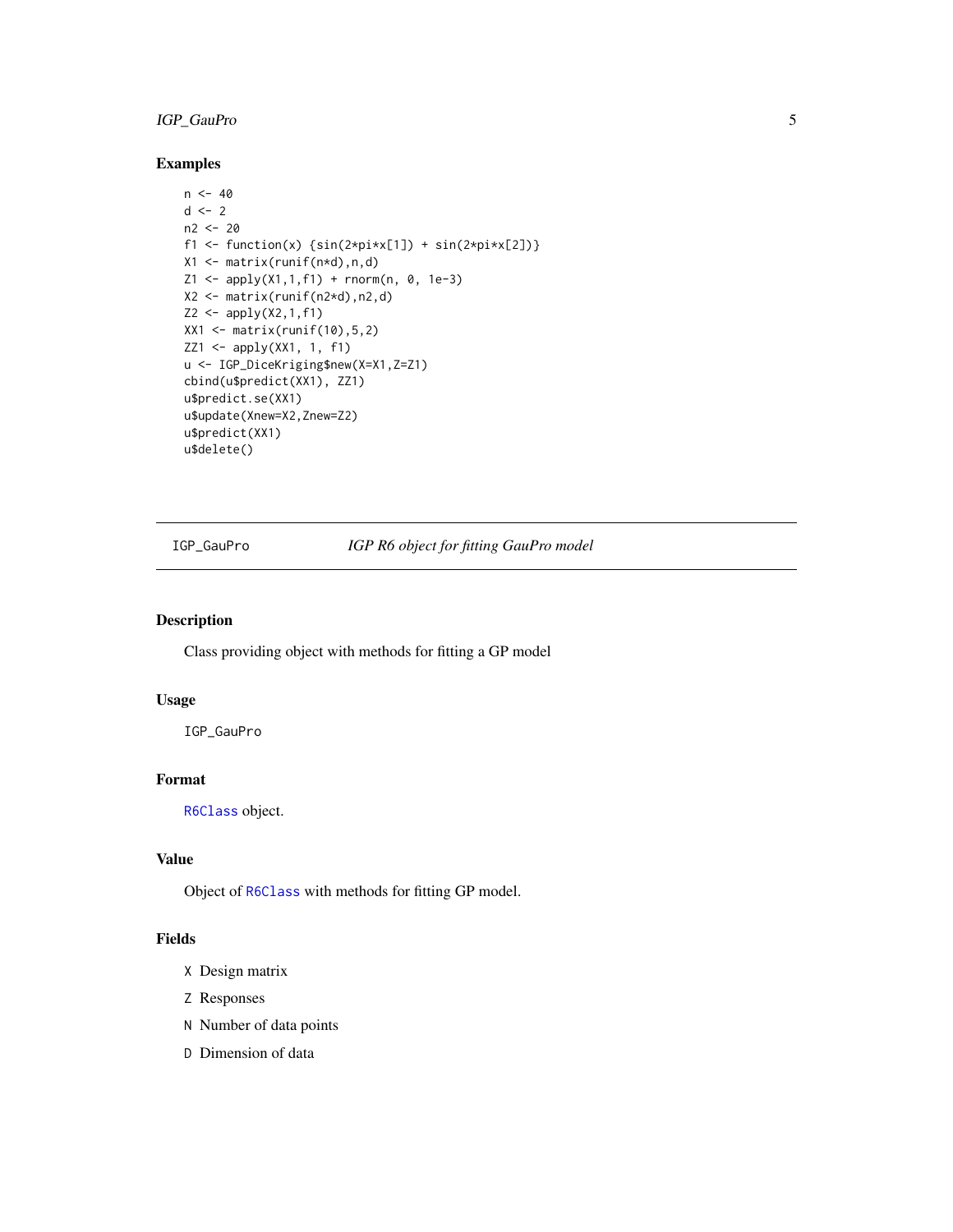# <span id="page-5-0"></span>Methods

Documentation For full documentation of each method go to https://github.com/CollinErickson/IGP/

- new(X=NULL, Z=NULL, package=NULL, estimate.nugget=T, nugget0=F, ...) This method is used to create object of this class with X and Z as the data. The package tells it which package to fit the GP model.
- update(Xall=NULL, Zall=NULL, Xnew=NULL, Znew=NULL, ...) This method updates the model, adding new data if given, then running optimization again.

#### Examples

```
n < -40d \le -2n2 <- 20
f1 <- function(x) {\sin(2 \times \pi) \times \sin(2 \times \pi) + \sin(2 \times \pi) \times \cos(2)}
X1 <- matrix(runif(n*d),n,d)
Z1 \leq - apply(X1,1,f1) + rnorm(n, 0, 1e-3)
X2 <- matrix(runif(n2*d),n2,d)
Z2 \le - apply(X2,1,f1)
XX1 <- matrix(runif(10),5,2)
ZZ1 <- apply(XX1, 1, f1)
u <- IGP_GauPro$new(X=X1,Z=Z1, parallel=FALSE)
cbind(u$predict(XX1), ZZ1)
u$predict.se(XX1)
u$update(Xnew=X2,Znew=Z2)
u$predict(XX1)
u$delete()
```
IGP\_GPfit *IGP R6 object for fitting GPfit model*

#### Description

Class providing object with methods for fitting a GP model

#### Usage

IGP\_GPfit

#### Format

[R6Class](#page-0-0) object.

#### Value

Object of [R6Class](#page-0-0) with methods for fitting GP model.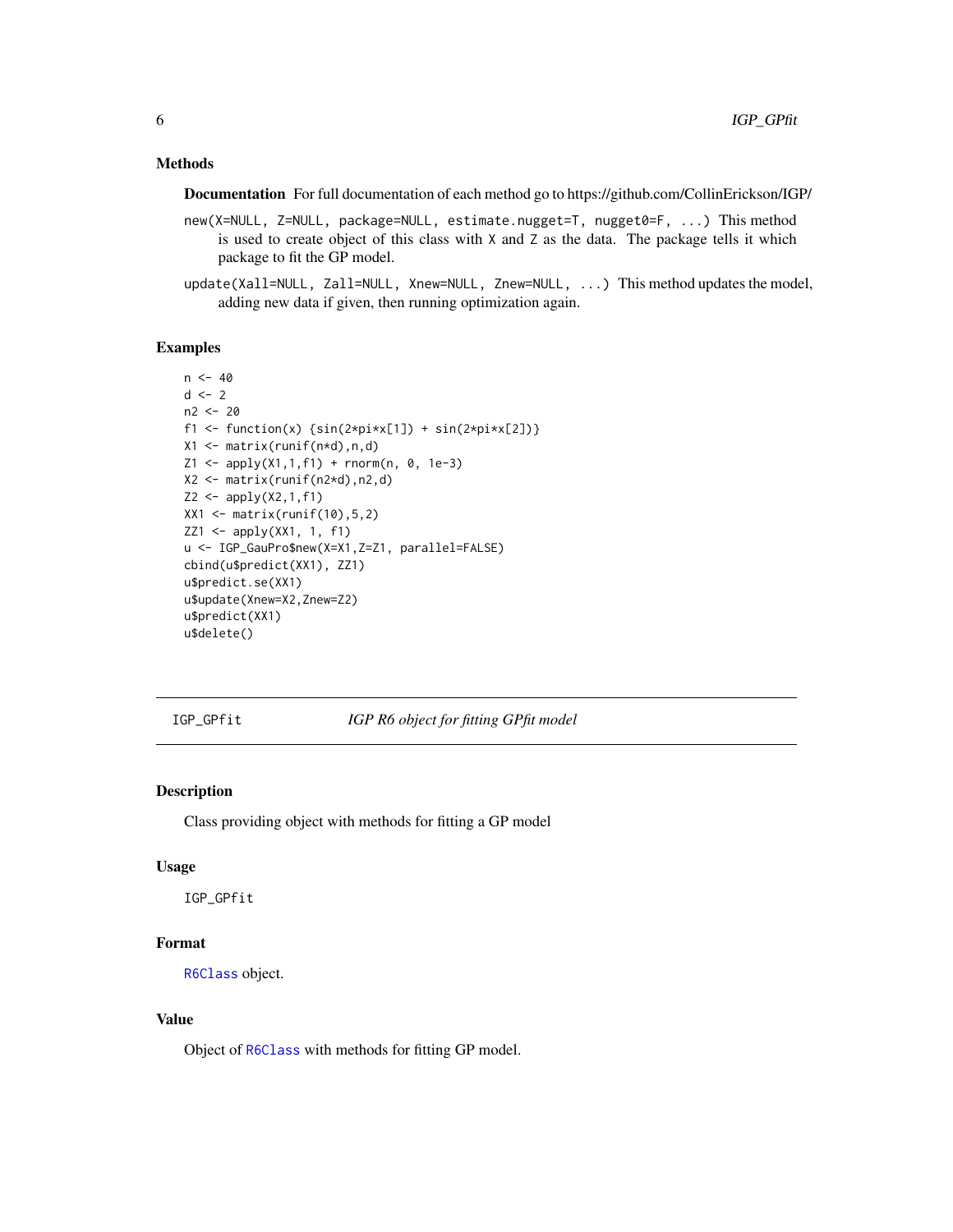<span id="page-6-0"></span>IGP\_GPy 7

# Fields

- X Design matrix
- Z Responses
- N Number of data points
- D Dimension of data

# Methods

Documentation For full documentation of each method go to https://github.com/CollinErickson/IGP/

- new(X=NULL, Z=NULL, package=NULL, estimate.nugget=T, nugget0=F, ...) This method is used to create object of this class with X and Z as the data. The package tells it which package to fit the GP model.
- update(Xall=NULL, Zall=NULL, Xnew=NULL, Znew=NULL, ...) This method updates the model, adding new data if given, then running optimization again.

#### Examples

```
n < - 20d \le -2n2 <- 20
f1 <- function(x) {sin(2*pi*x[1]) + sin(2*pi*x[2])}
X1 <- matrix(runif(n*d),n,d)
Z1 \leq - apply(X1,1,f1) + rnorm(n, 0, 1e-3)
X2 <- matrix(runif(n2*d),n2,d)
Z2 \le apply(X2,1,f1)
XX1 <- matrix(runif(10), 5, 2)
ZZ1 <- apply(XX1, 1, f1)
u <- IGP_GPfit$new(X=X1,Z=Z1)
cbind(u$predict(XX1), ZZ1)
u$predict.se(XX1)
u$update(Xnew=X2,Znew=Z2)
u$predict(XX1)
u$delete()
```
IGP\_GPy *IGP R6 object for fitting GPy model*

#### Description

Class providing object with methods for fitting a GP model

#### Usage

IGP\_GPy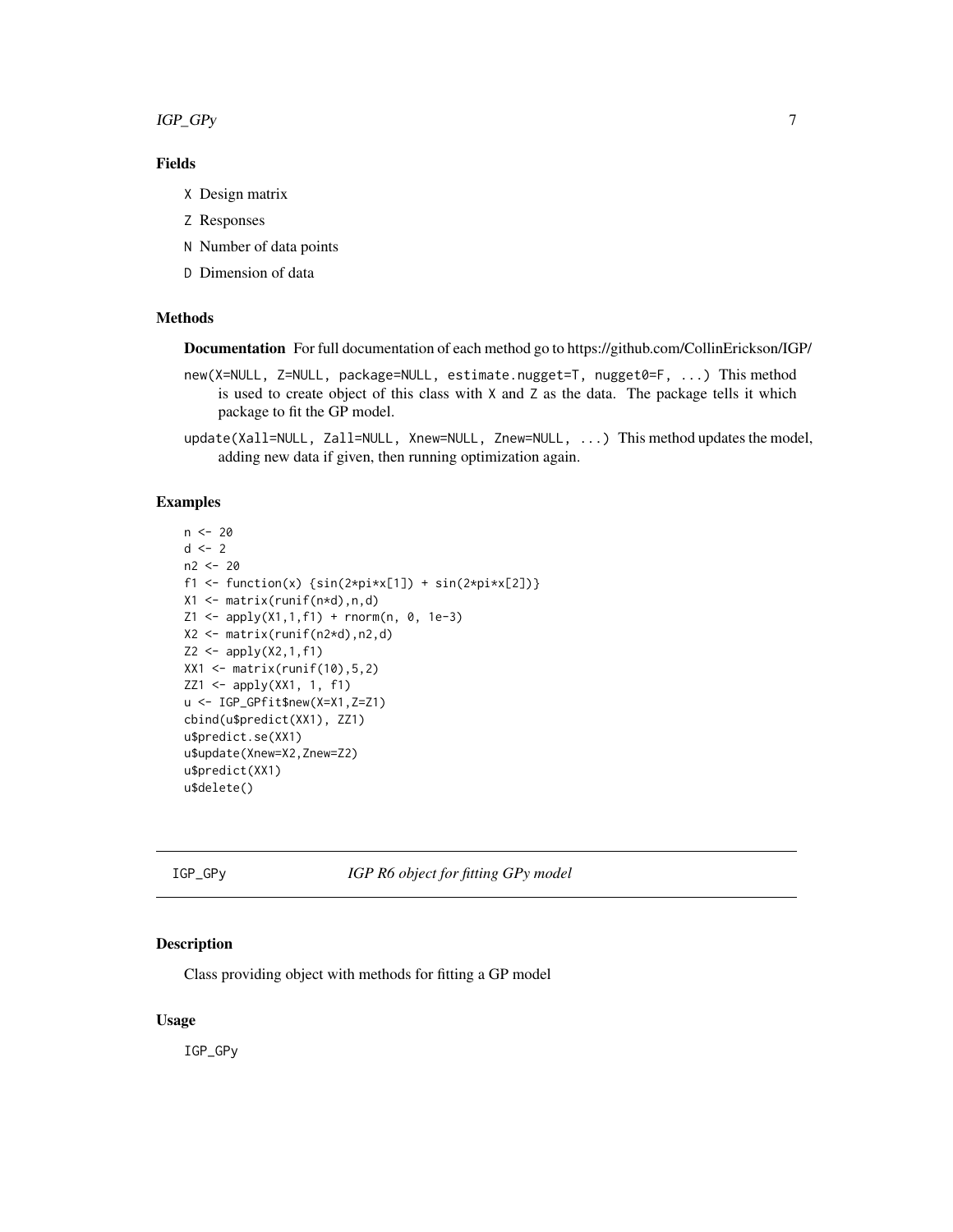# <span id="page-7-0"></span>Format

[R6Class](#page-0-0) object.

# Value

Object of [R6Class](#page-0-0) with methods for fitting GP model.

#### Fields

- X Design matrix
- Z Responses
- N Number of data points
- D Dimension of data

#### Methods

Documentation For full documentation of each method go to https://github.com/CollinErickson/IGP/

- new(X=NULL, Z=NULL, package=NULL, estimate.nugget=T, nugget0=F, ...) This method is used to create object of this class with  $X$  and  $Z$  as the data. The package tells it which package to fit the GP model.
- update(Xall=NULL, Zall=NULL, Xnew=NULL, Znew=NULL, ...) This method updates the model, adding new data if given, then running optimization again.

# Examples

```
## Not run:
n < -40d \leq -2n2 < -20f1 <- function(x) {\sin(2 \times \pi x[1]) + \sin(2 \times \pi x[2])}
X1 <- matrix(runif(n*d),n,d)
Z1 \leq - apply(X1,1,f1) + rnorm(n, 0, 1e-3)
X2 \leq - matrix(runif(n2*d),n2,d)
Z2 \le apply(X2,1,f1)
XX1 <- matrix(runif(10), 5, 2)
ZZ1 <- apply(XX1, 1, f1)
u <- IGP_GPy$new(X=X1,Z=Z1)
cbind(u$predict(XX1), ZZ1)
u$predict.se(XX1)
u$update(Xnew=X2,Znew=Z2)
u$predict(XX1)
u$delete()
```
## End(Not run)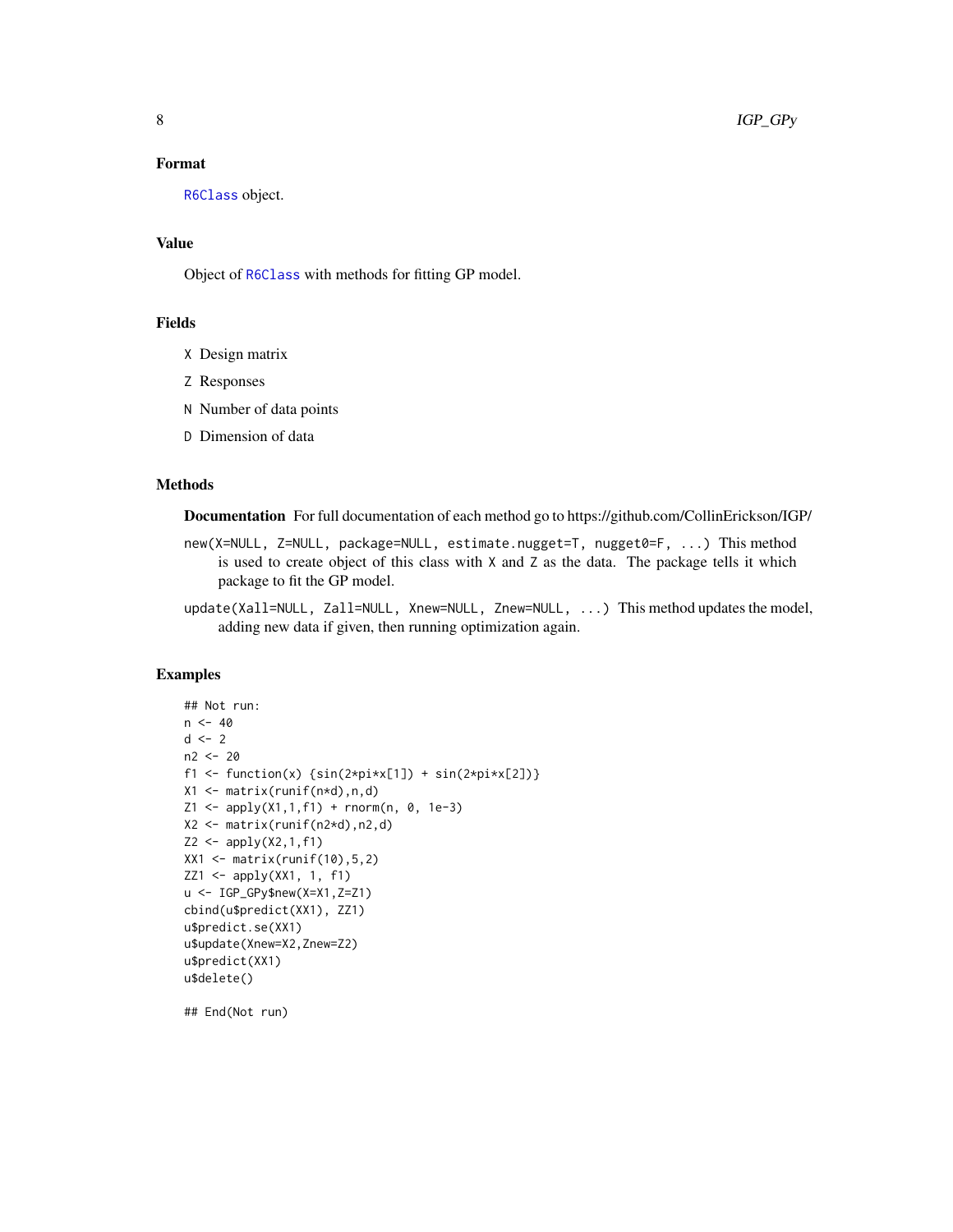<span id="page-8-0"></span>

#### Description

Class providing object with methods for fitting a GP model

#### Usage

IGP\_laGP

# Format

[R6Class](#page-0-0) object.

#### Value

Object of [R6Class](#page-0-0) with methods for fitting GP model.

#### Fields

- X Design matrix
- Z Responses
- N Number of data points
- D Dimension of data

#### Methods

Documentation For full documentation of each method go to https://github.com/CollinErickson/IGP/

- new(X=NULL, Z=NULL, package=NULL, estimate.nugget=T, nugget0=F, ...) This method is used to create object of this class with X and Z as the data. The package tells it which package to fit the GP model.
- update(Xall=NULL, Zall=NULL, Xnew=NULL, Znew=NULL, ...) This method updates the model, adding new data if given, then running optimization again.

# Examples

```
n < -40d \leq -2n2 <- 20
f1 <- function(x) {\sin(2 \times \pi) \times [1]} + \sin(2 \times \pi) \times [2])}
X1 <- matrix(runif(n*d),n,d)
Z1 \leq - apply(X1,1,f1) + rnorm(n, 0, 1e-3)
X2 <- matrix(runif(n2*d),n2,d)
Z2 \le - apply(X2,1,f1)
XX1 <- matrix(runif(10), 5, 2)
ZZ1 <- apply(XX1, 1, f1)
```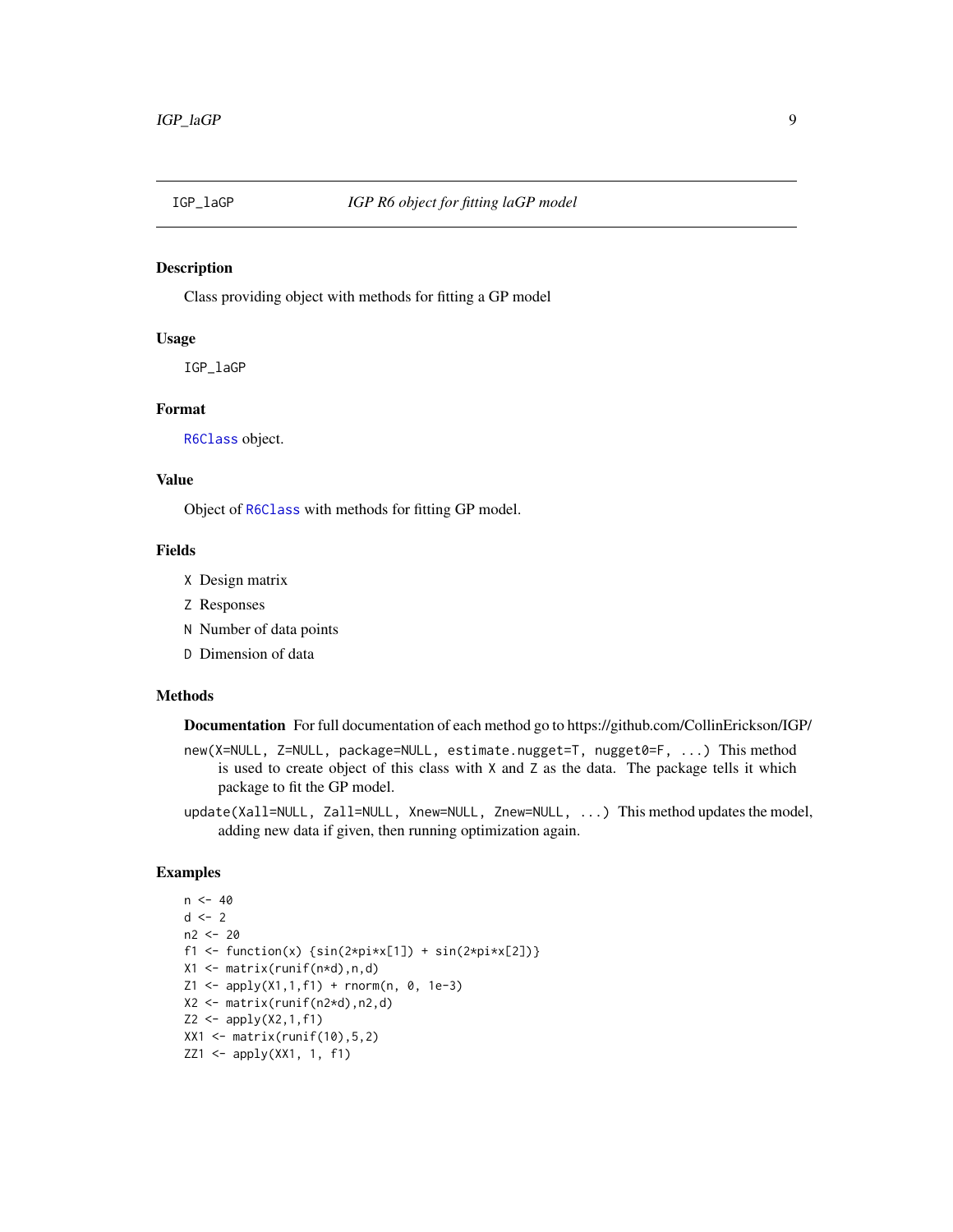```
u <- IGP_laGP$new(X=X1,Z=Z1)
cbind(u$predict(XX1), ZZ1)
u$predict.se(XX1)
u$update(Xnew=X2,Znew=Z2)
u$predict(XX1)
u$delete()
```
IGP\_laGP\_GauPro *IGP R6 object for fitting laGP\_GauPro model*

#### Description

Class providing object with methods for fitting a GP model. This mixes laGP and GauPro. It fits the model using laGP, then copies the parameters to a GauPro model for prediction.

#### Usage

IGP\_laGP\_GauPro

#### Format

[R6Class](#page-0-0) object.

#### Value

Object of [R6Class](#page-0-0) with methods for fitting GP model.

# Fields

- X Design matrix
- Z Responses
- N Number of data points
- D Dimension of data

### Methods

Documentation For full documentation of each method go to https://github.com/CollinErickson/IGP/

new(X=NULL, Z=NULL, package=NULL, estimate.nugget=T, nugget0=F, ...) This method is used to create object of this class with  $X$  and  $Z$  as the data. The package tells it which package to fit the GP model.

update(Xall=NULL, Zall=NULL, Xnew=NULL, Znew=NULL, ...) This method updates the model, adding new data if given, then running optimization again.

<span id="page-9-0"></span>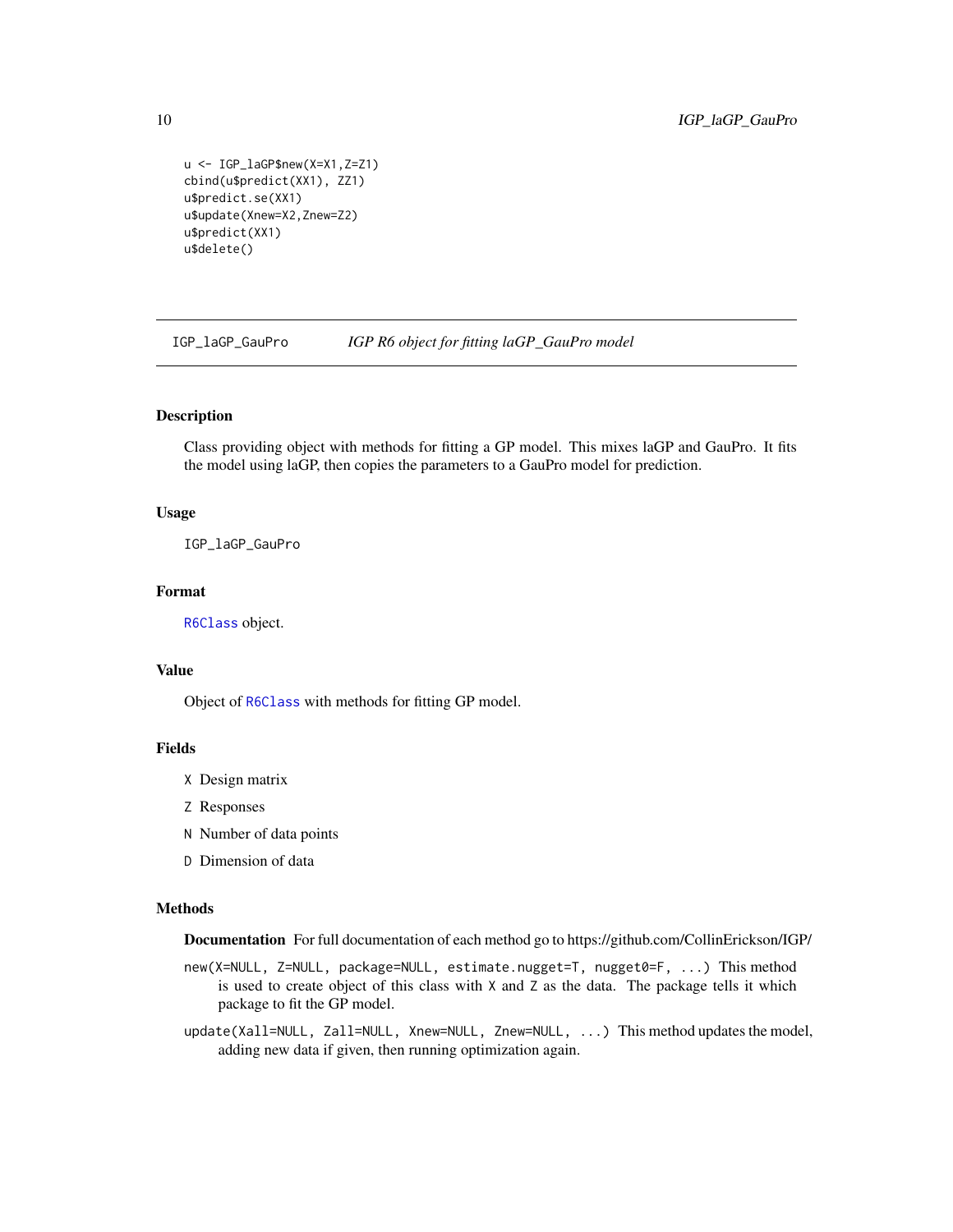# <span id="page-10-0"></span>IGP\_mlegp 11

# Examples

```
## Not run:
n < -40d \leq -2n2 <- 20
f1 <- function(x) {\sin(2 \times \pi) \times \sin(2 \times \pi) + \sin(2 \times \pi) \times \cos(2)}
X1 <- matrix(runif(n*d),n,d)
Z1 \leq - apply(X1,1,f1) + rnorm(n, 0, 1e-3)
X2 <- matrix(runif(n2*d),n2,d)
Z2 \le apply(X2,1,f1)
XX1 <- matrix(runif(10),5,2)
ZZ1 <- apply(XX1, 1, f1)
u <- IGP_sklearn$new(X=X1,Z=Z1)
cbind(u$predict(XX1), ZZ1)
u$predict.se(XX1)
u$update(Xnew=X2,Znew=Z2)
u$predict(XX1)
u$delete()
```
## End(Not run)

IGP\_mlegp *IGP R6 object for fitting mlegp model*

# Description

Class providing object with methods for fitting a GP model

# Usage

IGP\_mlegp

# Format

[R6Class](#page-0-0) object.

# Value

Object of [R6Class](#page-0-0) with methods for fitting GP model.

# Fields

- X Design matrix
- Z Responses
- N Number of data points
- D Dimension of data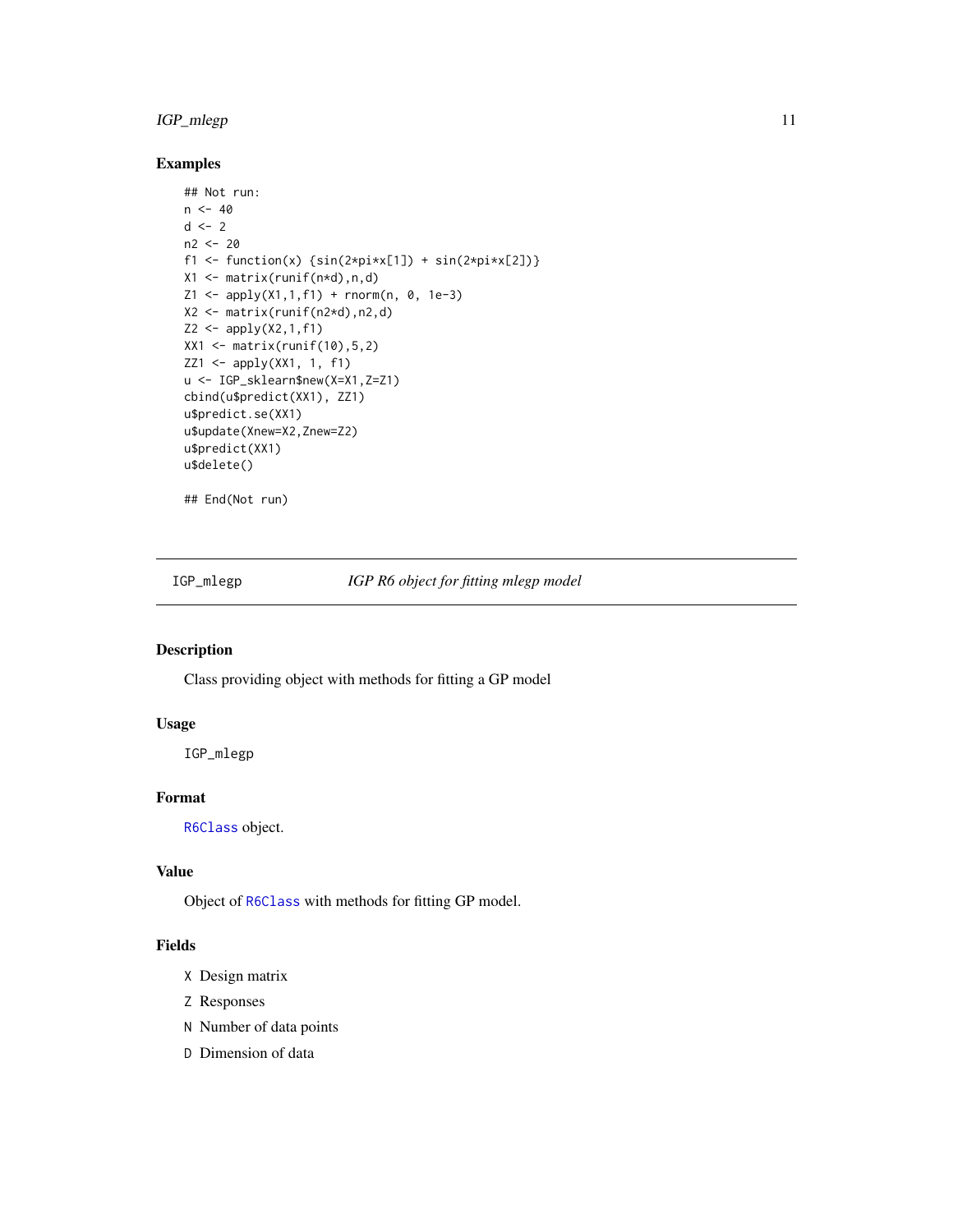# <span id="page-11-0"></span>Methods

Documentation For full documentation of each method go to https://github.com/CollinErickson/IGP/

- new(X=NULL, Z=NULL, package=NULL, estimate.nugget=T, nugget0=F, ...) This method is used to create object of this class with X and Z as the data. The package tells it which package to fit the GP model.
- update(Xall=NULL, Zall=NULL, Xnew=NULL, Znew=NULL, ...) This method updates the model, adding new data if given, then running optimization again.

#### Examples

```
n < -40d \le -2n2 <- 20
f1 <- function(x) {\sin(2 \times \pi) \times \sin(2 \times \pi) + \sin(2 \times \pi) \times \cos(2)}
X1 <- matrix(runif(n*d),n,d)
Z1 \leq - apply(X1,1,f1) + rnorm(n, 0, 1e-3)
X2 <- matrix(runif(n2*d),n2,d)
Z2 \le - apply(X2,1,f1)
XX1 <- matrix(runif(10),5,2)
ZZ1 <- apply(XX1, 1, f1)
u <- IGP_mlegp$new(X=X1,Z=Z1)
cbind(u$predict(XX1), ZZ1)
u$predict.se(XX1)
u$update(Xnew=X2,Znew=Z2)
u$predict(XX1)
u$delete()
```
IGP\_sklearn *IGP R6 object for fitting sklearn model*

#### Description

Class providing object with methods for fitting a GP model

#### Usage

IGP\_sklearn

#### Format

[R6Class](#page-0-0) object.

#### Value

Object of [R6Class](#page-0-0) with methods for fitting GP model.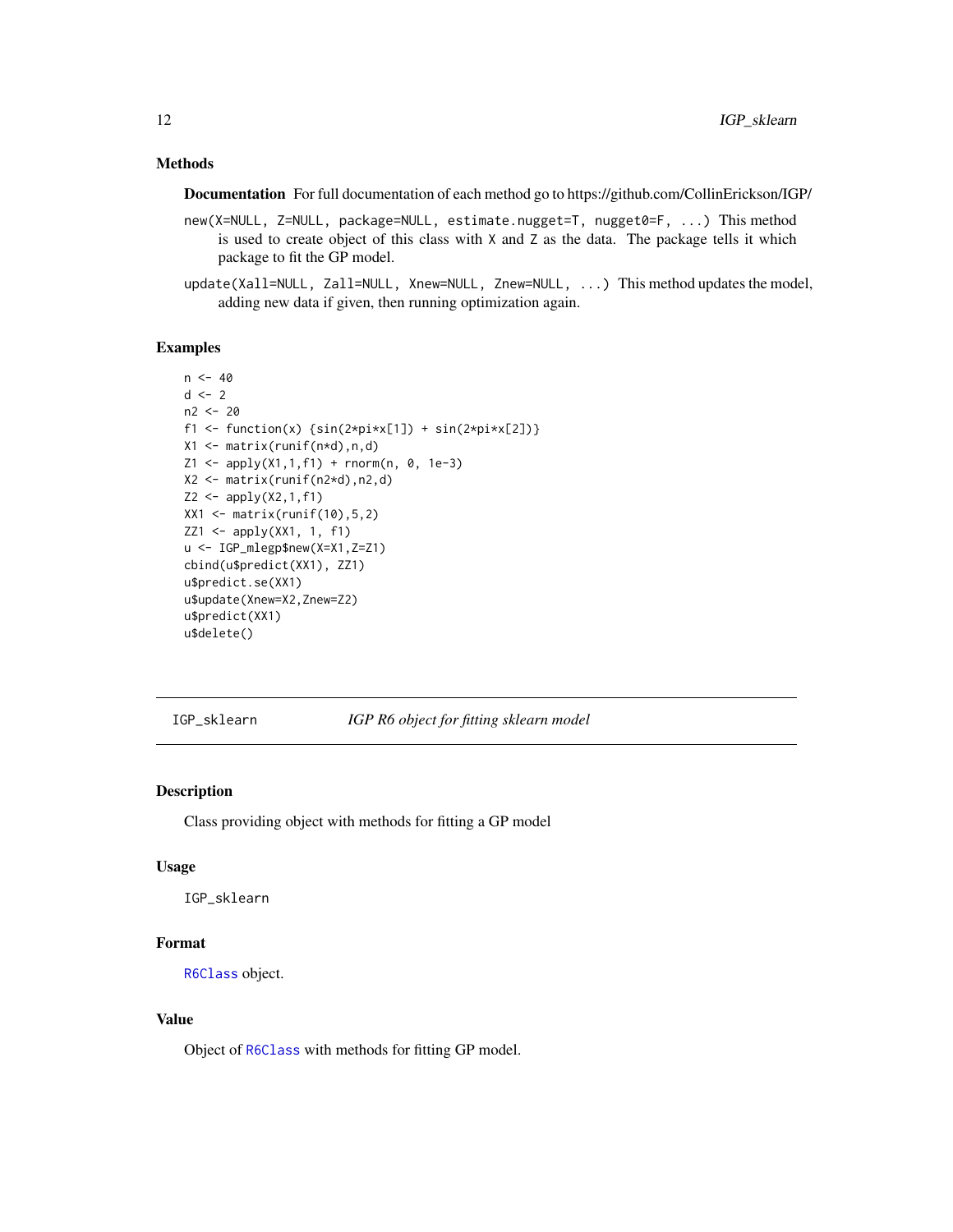<span id="page-12-0"></span> $IGP_{\text{p}}$  13

# Fields

- X Design matrix
- Z Responses
- N Number of data points
- D Dimension of data

# Methods

Documentation For full documentation of each method go to https://github.com/CollinErickson/IGP/

- new(X=NULL, Z=NULL, package=NULL, estimate.nugget=T, nugget0=F, ...) This method is used to create object of this class with X and Z as the data. The package tells it which package to fit the GP model.
- update(Xall=NULL, Zall=NULL, Xnew=NULL, Znew=NULL, ...) This method updates the model, adding new data if given, then running optimization again.

#### Examples

```
## Not run:
n < -40d \leq -2n2 <- 20
f1 <- function(x) {\sin(2 \times \pi) \times [1]} + \sin(2 \times \pi) \times [2])}
X1 \leftarrow matrix(runif(n*d),n,d)Z1 \leq - apply(X1,1,f1) + rnorm(n, 0, 1e-3)
X2 <- matrix(runif(n2*d),n2,d)
Z2 \le apply(X2,1,f1)
XX1 <- matrix(runif(10), 5, 2)
ZZ1 <- apply(XX1, 1, f1)
u <- IGP_sklearn$new(X=X1,Z=Z1)
cbind(u$predict(XX1), ZZ1)
u$predict.se(XX1)
u$update(Xnew=X2,Znew=Z2)
u$predict(XX1)
u$delete()
```
## End(Not run)

IGP\_tgp *IGP R6 object for fitting tgp model*

# Description

Class providing object with methods for fitting a GP model

#### Usage

IGP\_tgp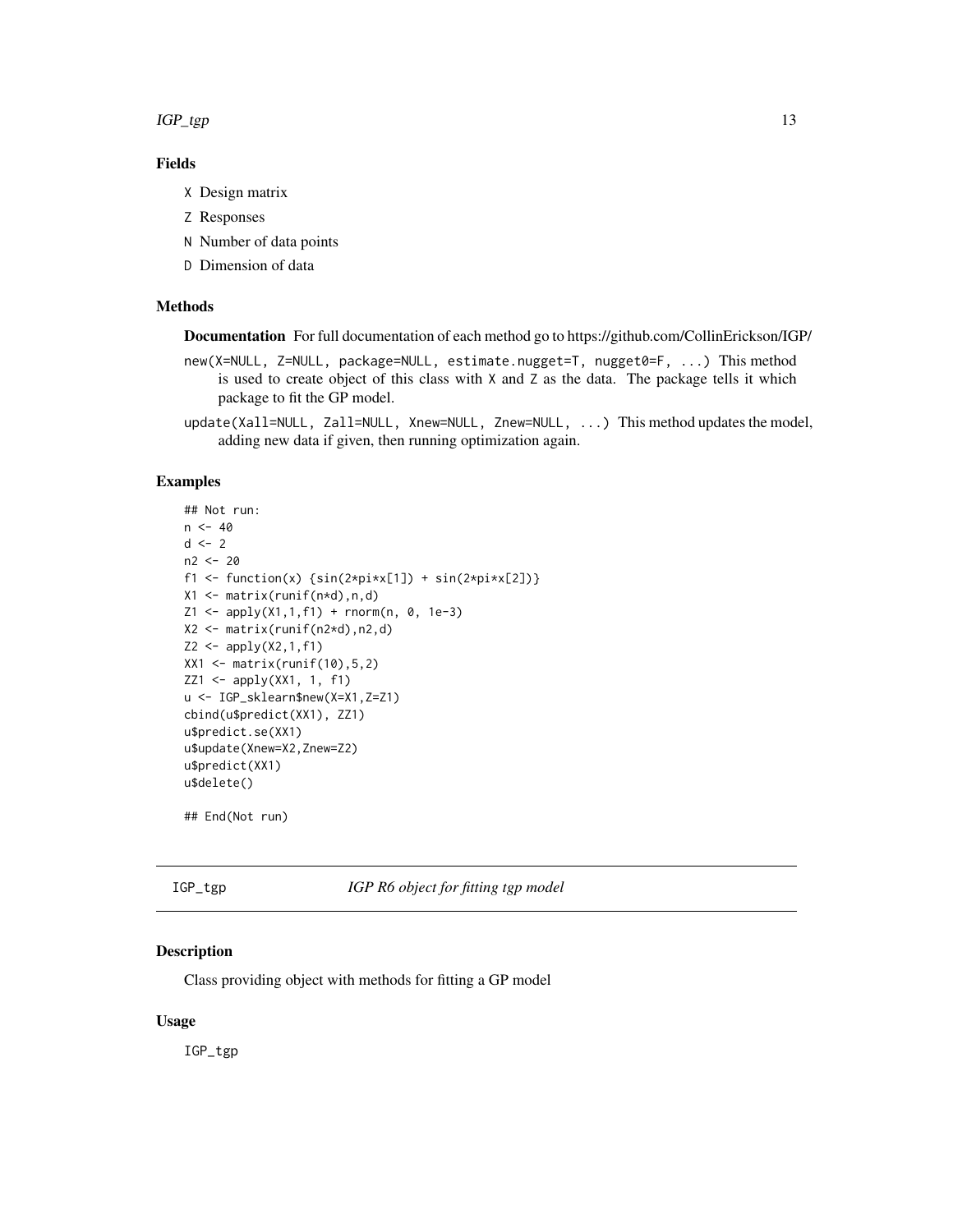# Format

[R6Class](#page-0-0) object.

### Value

Object of [R6Class](#page-0-0) with methods for fitting GP model.

#### Fields

- X Design matrix
- Z Responses
- N Number of data points
- D Dimension of data

#### Methods

Documentation For full documentation of each method go to https://github.com/CollinErickson/IGP/

- new(X=NULL, Z=NULL, package=NULL, estimate.nugget=T, nugget0=F, ...) This method is used to create object of this class with X and Z as the data. The package tells it which package to fit the GP model.
- update(Xall=NULL, Zall=NULL, Xnew=NULL, Znew=NULL, ...) This method updates the model, adding new data if given, then running optimization again.

# Examples

```
## Not run:
n < -40d \leq -2n2 <- 20
f1 <- function(x) {\sin(2 \times pi \times x[1]) + \sin(2 \times pi \times x[2])}
X1 \leftarrow matrix(runif(n*d),n,d)Z1 \leq - apply(X1,1,f1) + rnorm(n, 0, 1e-3)
X2 <- matrix(runif(n2*d),n2,d)
Z2 \le - apply(X2,1,f1)
XX1 <- matrix(runif(10),5,2)
ZZ1 \leftarrow apply(XX1, 1, f1)u <- IGP_tgp$new(X=X1,Z=Z1)
cbind(u$predict(XX1), ZZ1)
u$predict.se(XX1)
u$update(Xnew=X2,Znew=Z2)
u$predict(XX1)
u$delete()
```
## End(Not run)

<span id="page-13-0"></span>